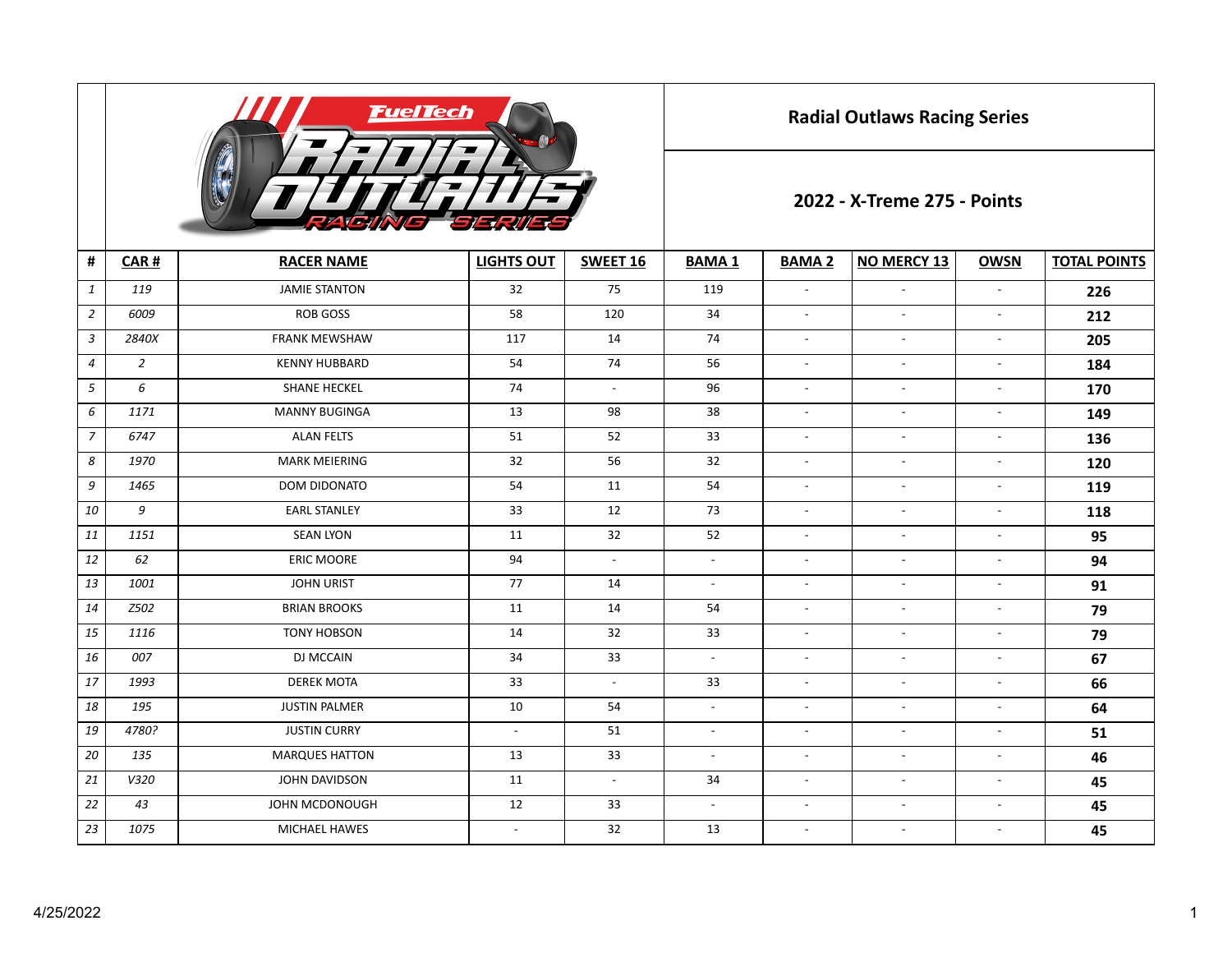

**Radial Outlaws Racing Series**

## **2022 - X-Treme 275 - Points**

| #      | CAR#  | <b>RACER NAME</b>       | <b>LIGHTS OUT</b>        | <b>SWEET 16</b>          | <b>BAMA1</b>             | <b>BAMA 2</b>            | <b>NO MERCY 13</b>       | <b>OWSN</b>              | <b>TOTAL POINTS</b> |
|--------|-------|-------------------------|--------------------------|--------------------------|--------------------------|--------------------------|--------------------------|--------------------------|---------------------|
| 24     | 7768  | <b>JUSTIN WREN</b>      | 10                       | $\sim$                   | 32                       | $\sim$                   | $\overline{\phantom{a}}$ | $\overline{a}$           | 42                  |
| 25     | 1000  | <b>STEVEN HALPRIN</b>   | 12                       | 12                       | 13                       | $\mathbb{L}$             | $\overline{\phantom{a}}$ | $\blacksquare$           | 37                  |
| 26     | 27    | <b>DAVE KNIGHT</b>      | 11                       | 12                       | 12                       | $\overline{\phantom{a}}$ | $\overline{\phantom{a}}$ | $\overline{\phantom{a}}$ | 35                  |
| 27     | 2940  | <b>GARY WHITE</b>       | $\sim$                   | 34                       | $\sim$                   | $\overline{\phantom{a}}$ | $\overline{\phantom{a}}$ | $\overline{\phantom{a}}$ | 34                  |
| 28     | 2601  | RYAN MILLIKEN           | 10                       | 11                       | 12                       | $\blacksquare$           | $\blacksquare$           | $\blacksquare$           | 33                  |
| 29     | 450   | <b>SCOTT KINCAID</b>    | 33                       | $\overline{\phantom{a}}$ | $\blacksquare$           | $\blacksquare$           | $\blacksquare$           | $\overline{\phantom{a}}$ | 33                  |
| 30     | 1070  | <b>MARK DYKEMAN</b>     | 32                       | $\sim$                   | $\blacksquare$           | $\overline{\phantom{a}}$ | $\mathbb{L}$             | $\overline{\phantom{a}}$ | 32                  |
| 31     | 4780  | <b>TAYLOR LASTOR</b>    | 31                       | $\mathbb{L}$             | $\blacksquare$           | $\blacksquare$           | $\mathbb{L}$             | $\overline{\phantom{a}}$ | 31                  |
| 32     | 6341  | <b>SCOTT CARTER</b>     | 12                       | $\blacksquare$           | 12                       | $\blacksquare$           | $\overline{\phantom{a}}$ | $\overline{\phantom{a}}$ | 24                  |
| 33     | 4788  | <b>DON CRUZ</b>         | 10                       | 13                       | $\sim$                   | $\overline{\phantom{a}}$ | $\overline{\phantom{a}}$ | $\overline{\phantom{a}}$ | 23                  |
| 34     | 1214  | <b>STEVE MEEHAN</b>     | 11                       | $\blacksquare$           | 12                       | $\overline{\phantom{a}}$ | $\overline{\phantom{a}}$ | $\blacksquare$           | 23                  |
| 35     | 3X    | PHIL HINES              | 10                       | 12                       | $\blacksquare$           | $\blacksquare$           | $\blacksquare$           | $\blacksquare$           | 22                  |
| 36     | X727  | <b>KEVIN SCHRIMSHER</b> | 10                       | 11                       | $\blacksquare$           | $\blacksquare$           | $\blacksquare$           | $\overline{\phantom{a}}$ | 21                  |
| 37     | 087   | <b>LEE KING</b>         | 10                       | 11                       | $\overline{\phantom{a}}$ | $\overline{\phantom{a}}$ | $\blacksquare$           | $\overline{\phantom{a}}$ | 21                  |
| 38     | 168   | <b>RON RHODES</b>       | 16                       | $\overline{\phantom{a}}$ | $-$                      | $\overline{\phantom{a}}$ | $\overline{\phantom{a}}$ | $\overline{\phantom{a}}$ | 16                  |
| 39     | 111   | <b>DEAN MARINIS</b>     | 14                       | $\overline{\phantom{a}}$ | $\overline{\phantom{a}}$ | $\sim$                   | $\blacksquare$           | $\overline{\phantom{a}}$ | 14                  |
| 40     | 68    | <b>SHANE MOSES</b>      | $\overline{\phantom{a}}$ | $\overline{\phantom{a}}$ | 14                       | $\overline{\phantom{a}}$ | $\overline{\phantom{a}}$ | $\blacksquare$           | 14                  |
| 41     | 2001  | <b>BRAD MEDLOCK</b>     | $\overline{a}$           | 13                       | $\overline{\phantom{a}}$ | $\overline{\phantom{a}}$ | $\overline{a}$           | $\overline{\phantom{a}}$ | 13                  |
| 42     | 458   | DANIEL PARCHAR          | $\overline{\phantom{a}}$ | 13                       | $\blacksquare$           | $\overline{\phantom{a}}$ | $\overline{a}$           | $\blacksquare$           | 13                  |
| 43     | 579R  | <b>BILL ROLOW</b>       | $\overline{a}$           | $\blacksquare$           | 12                       | $\overline{\phantom{a}}$ | $\overline{a}$           | $\blacksquare$           | 12                  |
| 44     | X3117 | <b>GRADY UNDERWOOD</b>  | 12                       | $\overline{\phantom{a}}$ | $\overline{\phantom{a}}$ | $\overline{\phantom{a}}$ | $\overline{a}$           | $\blacksquare$           | 12                  |
| 45     | 190E  | JEFF HELSINGER          | 12                       | $\overline{\phantom{a}}$ | $\overline{\phantom{a}}$ | $\sim$                   | $\overline{\phantom{a}}$ | $\overline{\phantom{a}}$ | 12                  |
| 46     | 875   | ADAM FLAMHOLC           | $\overline{\phantom{a}}$ | 11                       | $\overline{\phantom{a}}$ | $\overline{\phantom{a}}$ | $\overline{a}$           | $\overline{\phantom{a}}$ | 11                  |
| $47\,$ | 202   | <b>JIMMY CHAVIS JR</b>  | 11                       | $\blacksquare$           | $\blacksquare$           | $\overline{\phantom{a}}$ | $\overline{\phantom{a}}$ | $\overline{\phantom{a}}$ | 11                  |